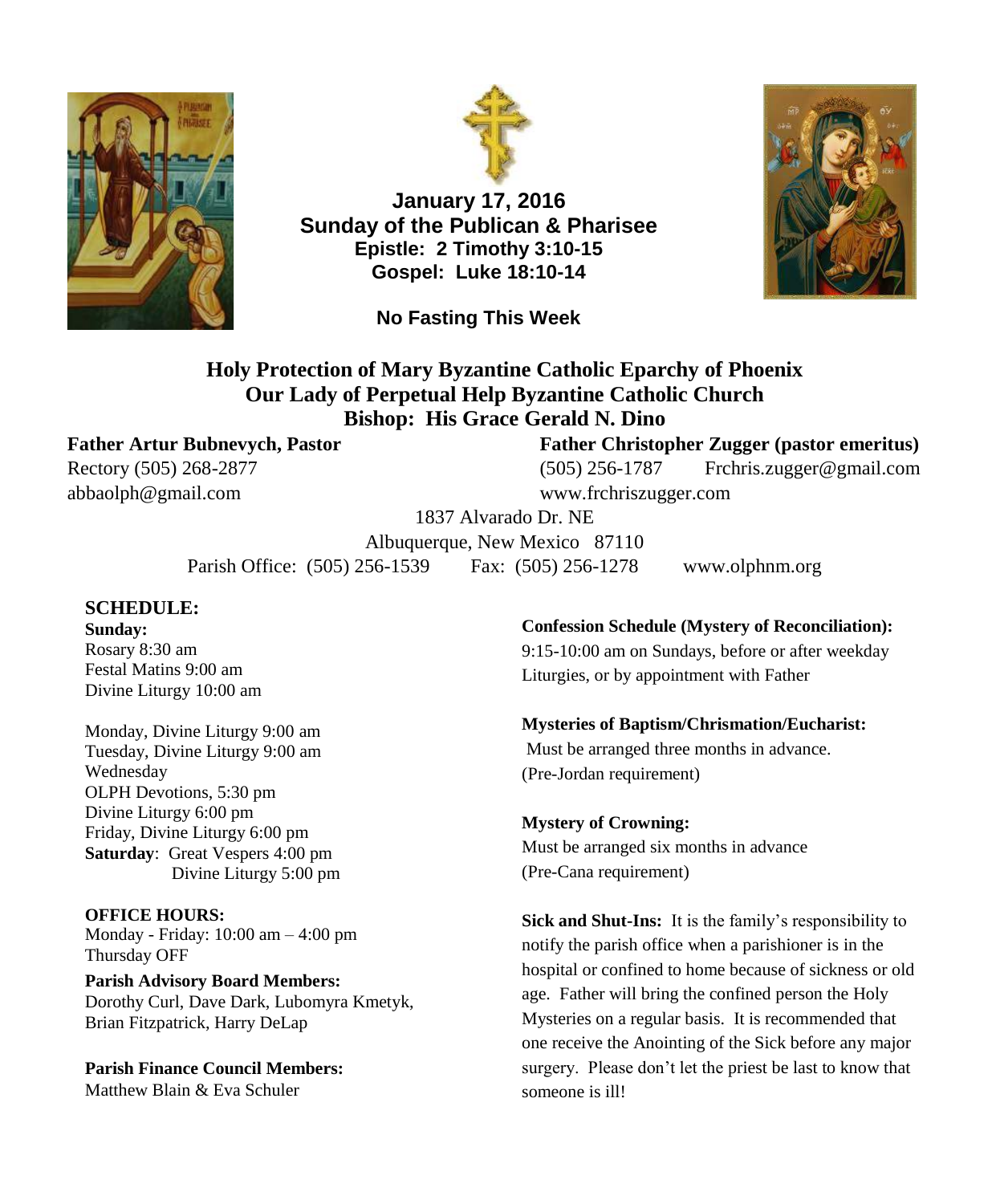**Welcome to our Church! If you are looking for a spiritual home, contact Father Artur or the office staff for more information. God bless you.**

| <b>Today</b>                  | 8:30 am<br>$9:00$ am<br>$9:15$ am<br>10:00 am                                                                                                                                                                                                                                                                                                                                                                                  | Rosary<br><b>Festal Matins</b><br>Confessions<br>Divine Liturgy for Parish Family & Friends<br><b>ECF Classes after Liturgy</b><br>Fr Chris: Health of Charles Irving |  |
|-------------------------------|--------------------------------------------------------------------------------------------------------------------------------------------------------------------------------------------------------------------------------------------------------------------------------------------------------------------------------------------------------------------------------------------------------------------------------|-----------------------------------------------------------------------------------------------------------------------------------------------------------------------|--|
|                               | <b>Eternal Lamp</b>                                                                                                                                                                                                                                                                                                                                                                                                            | Sven Svensson 71 <sup>st</sup> Birthday by wife Barbara                                                                                                               |  |
| <b>Monday</b><br>January 18   | <b>Athanasius &amp; Cyril Archbishops</b><br>Epistle: 2 Peter 1:20-2:9; Gospel: Mark 13:9-13<br>$9:00$ am<br>Divine Liturgy; Blessing on Paul Hunt                                                                                                                                                                                                                                                                             |                                                                                                                                                                       |  |
| <b>Tuesday</b><br>January 19  | <b>Macarius Venerable</b><br>Epistle: 2 Peter 2:9-22; Gospel: Mark 13:14-23<br>Divine Liturgy; Blessing on Abraham Family<br>$9:00$ am                                                                                                                                                                                                                                                                                         |                                                                                                                                                                       |  |
| Wednesday<br>January 20       | <b>Euthymius the Great Venerable</b><br>Epistle: 2 Corinthians 4:6-15; Gospel: Luke 6:17-23<br>March for Life in Santa Fe<br>12 noon<br>5:30 pm<br><b>OLPH Devotions</b>                                                                                                                                                                                                                                                       |                                                                                                                                                                       |  |
| <b>Thursday</b><br>January 21 | <b>Maximus the confessor Venerable</b><br>Epistle: 1 John 1:8-2:6; Gospel: Mark 13:31-14:2                                                                                                                                                                                                                                                                                                                                     |                                                                                                                                                                       |  |
| <b>Friday</b><br>January 22   | <b>Timothy Apostle; Anastasius Martyr</b><br>Epistle: 1 John 2:7-17; Gospel: Mark 14:3-9<br>Divine Liturgy; Blessing on Katrina Anderson<br>6:00 pm<br>Father Chris: Intention of Greene Family                                                                                                                                                                                                                                |                                                                                                                                                                       |  |
| <b>Saturday</b><br>January 23 | <b>Clement of Ancyra Martyr</b><br>Epistle: 2 Timothy 3:1-9; Gospel: Luke 20:46-21:4<br>Book Club meeting in hall<br>10:00 am                                                                                                                                                                                                                                                                                                  |                                                                                                                                                                       |  |
| <b>Sunday</b><br>January 24   | <b>Sunday of the Sunday of the Prodigal Son</b><br>Epistle: 1 Corinthians 6:12-20; Gospel: Luke 15:11-32<br>4:00 pm<br><b>Great Vespers</b><br>5:00 pm<br>Divine Liturgy; +Keenan Alan Wofford by Jilek Family<br>8:30 am<br>Rosary<br><b>Festal Matins</b><br>$9:00$ am<br>$9:30$ am<br>Confessions<br>Divine Liturgy for Parish Family & Friends<br>10:00 am<br>Father Chris: +Margaret Zugger 8th Anniversary<br>Sports Day |                                                                                                                                                                       |  |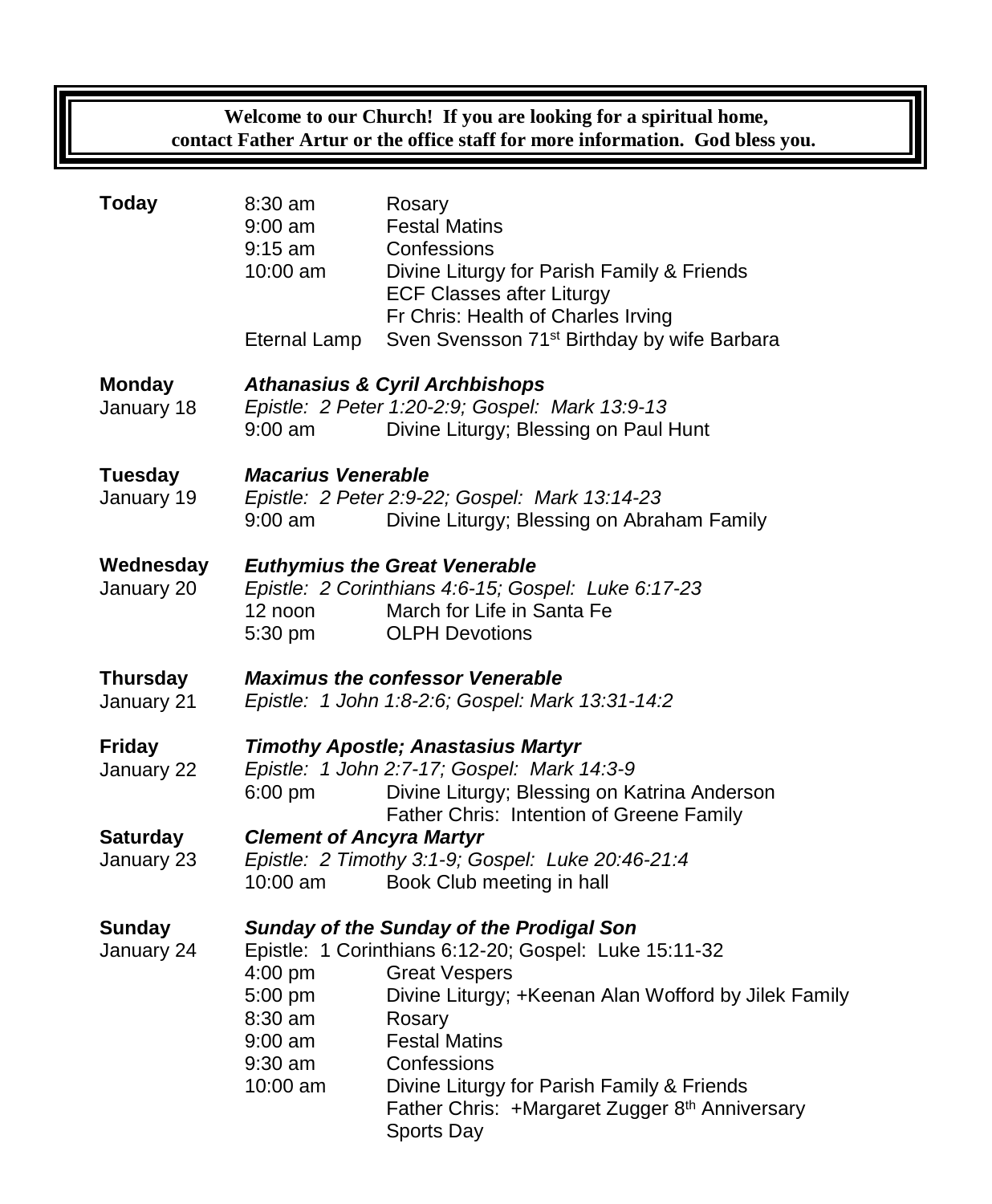## *Physician and Help of those in sickness, Redeemer and Savior of the infirm; O Master and Lord of all, grant healing to your servants. Be clement, show mercy to those who have sinned much, and deliver them, O Christ, from their Iniquities, that they may glorify Your might divine!*

- Fr. Julian Gnall Paola Terlaza William Frank Fr. Anthony Romero Henry Zugger Joseph Koetter Michele Koetter John & Margie Disque Mary Nell Preisler Lilllian Murphy Phillip Fall Jackie De Paolis Marilyn Fore **Walter Jakymiw** Donny Terry Roy Smith **Communist Communist Communist Communist Communist Communist Communist Communist Communist Communist Communist Communist Communist Communist Communist Communist Communist Communist Communist Communist Communist C** Sven & Barbara Svensson Frances Brannan Jack & Lorraine Hubbell Jenny Ford Kristoff Rajala Heather Mattax Robert Hasaka Jordan Smith Larry Bennett Threima Leech Maggie Batsel Mary Ellis Pricilla Hughes Tony Lucero **Mike Harahuc** Sharif Rabadi Chris Overlin Robert Zadel Stephen Horner Laura Dominguez Demetrius Yackanich
- 
- Abraham Haddad **John Deflice** Quintin Santamaria & Family

*Prayers in honor of and to the Blessed Virgin are a powerful weapon against sin, and for healing.*  Joyful Mysteries are recited until February 2.



*If you recite the Rosary at home, please offer these intentions, and join us on Sunday at 8:30 am. Those who recite the Akathist to the Mother of God or the Rosary receive a partial indulgence when they do so in private, plenary indulgence when they do so as a group*

## *Intentions of the Rosary*

**1 st Decade:** Help for persecuted Catholics, especially in communist and Islamic states 2<sup>nd</sup> Decade: Spiritual and physical growth of our parish and the Byzantine Catholic Church **3 rd Decade**: Increase in vocations to priesthood, diaconate, and consecrated life to serve the Byzantine Catholic Church

- **4 th Decade**: Repose of the souls who have no one praying for them
- **5 th Decade**: Healing of the sick in body, mind and soul

# *Holy Father's Intentions for January*

**Universal**: That those from diverse religious traditions and all people of good will may work together for peace.

Evangelization: That in this year dedicated to consecrated life, religious men and women may rediscover the joy of following Christ and strive to serve the poor with zeal.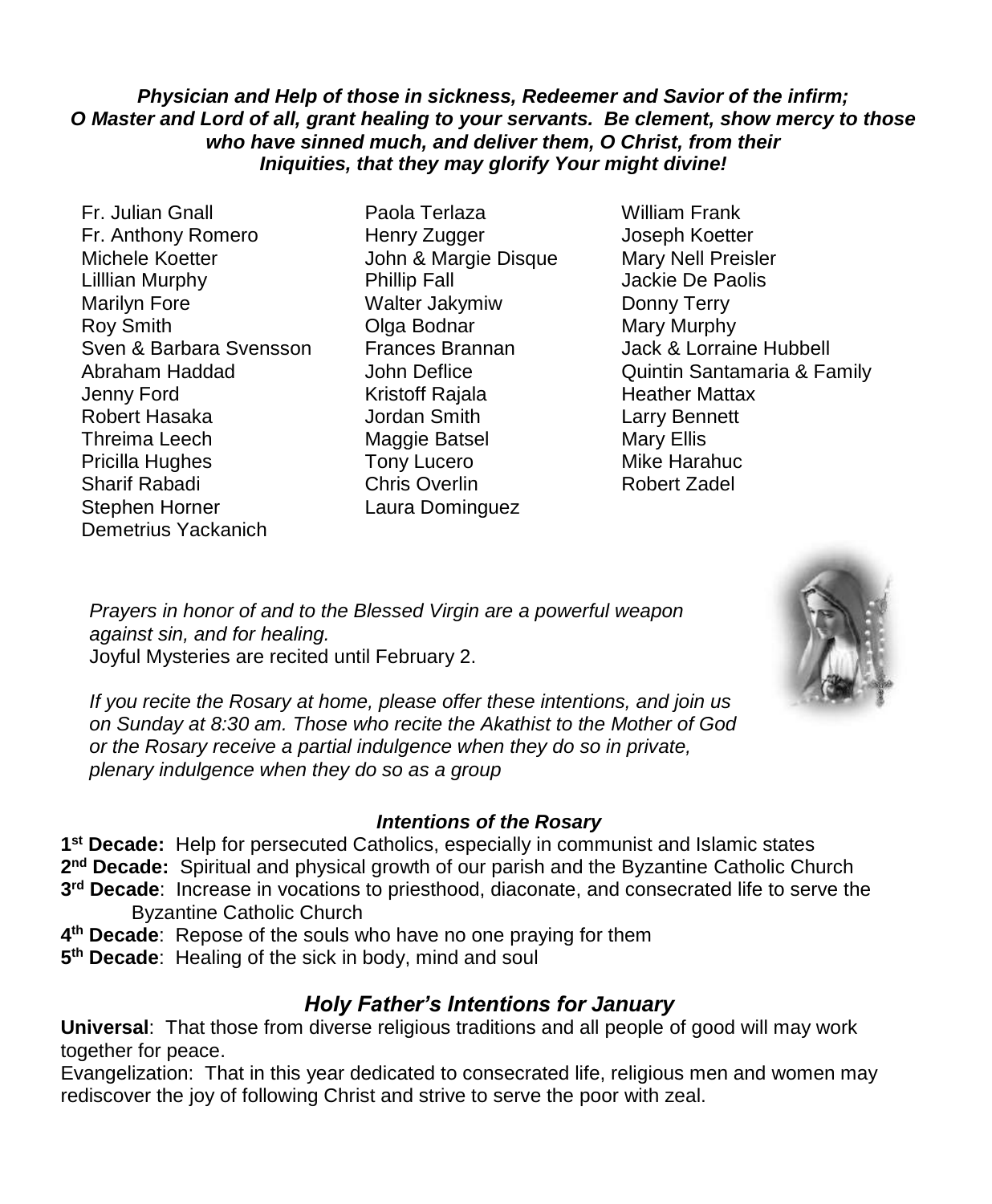**Our weekly Gift to the Lord— May the Lord Bless your kindness and generosity to His House!**



**Vocation Icon Today: Donlin Next Sunday: Pettit**

*The following special church socials will be hosted by members of OLPHelpers, our newly formed women's group:*

## **February 14 – First Sunday of the Great Fast – Sunday of Orthodoxy** *(our very first!)*

April 10 - Sunday of Myrrh Bearing Women May 8 - Father Chris anniversary of ordination 5/10 June 19 - Father Artur birthday 6/22 August 14 - Eve of the Dormition/last day of the Dormition fast September 11 - Father Artur anniversary of ordination 9/14 October 9 - 21st Sunday after Pentecost November 20 - Father Chris birthday 11/*22* December 4 - St. Nicholas celebration

Hosted church socials are coordinated by the **"Social Committee"** of **OLPHelpers** (Evie, Rafael & Alicia) and our numbers are listed below.

**Evie Jilek 514-2817, Rafael Plut 366-8771 & Alicia Wells 720-280-0710**

**We want you to know we are flexible with these dates and happy to accommodate your special family events**. For example, April 11th is Emilia's 1st birthday. The Wells family will bring dessert to supplement the social food. If a family wanted to bring the social food and have us do the dessert we are fine with that too. We are also willing to delay one weekend if someone wants to take care of everything. There are many dates available without a host and we encourage *(beg)* you to sign up on the sheets posted on the bulletin board in the hall. You can host alone or choose to join forces with other families! For those Sunday's with no host listed, Evie will continue to send emails looking for a few helpers.

| <b>DATE</b> | <b>READER</b>           | <b>TROJCA</b> | <b>GREETER</b> | <b>HOST</b>              | <b>COUNTER</b>                  |
|-------------|-------------------------|---------------|----------------|--------------------------|---------------------------------|
|             | Jan. 24   Michael Wells | Sarah Brewer  | l Luba Kmetvk  | ∣ Knights of<br>Columbus | Cindy Loescher<br>Barbara DeLap |

# **Barbara's Hall Report:**

Thanks to Kathlene Abraham and Carla Sankel for providing a tasty social. Kathlene made 6 trays of breakfast casserole consisting of eggs, sausage, cheese, and other ingredients. Everyone wants the recipe. Carla brought cut up oranges, bananas and apples and a cake to celebrate Anthony's 2<sup>nd</sup> birthday. The Abrahams also brought a cake to celebrate Lucia & Georgiana receiving the sacraments of Confirmation and Holy Eucharist. Congratulations to all who had a special day on Sunday!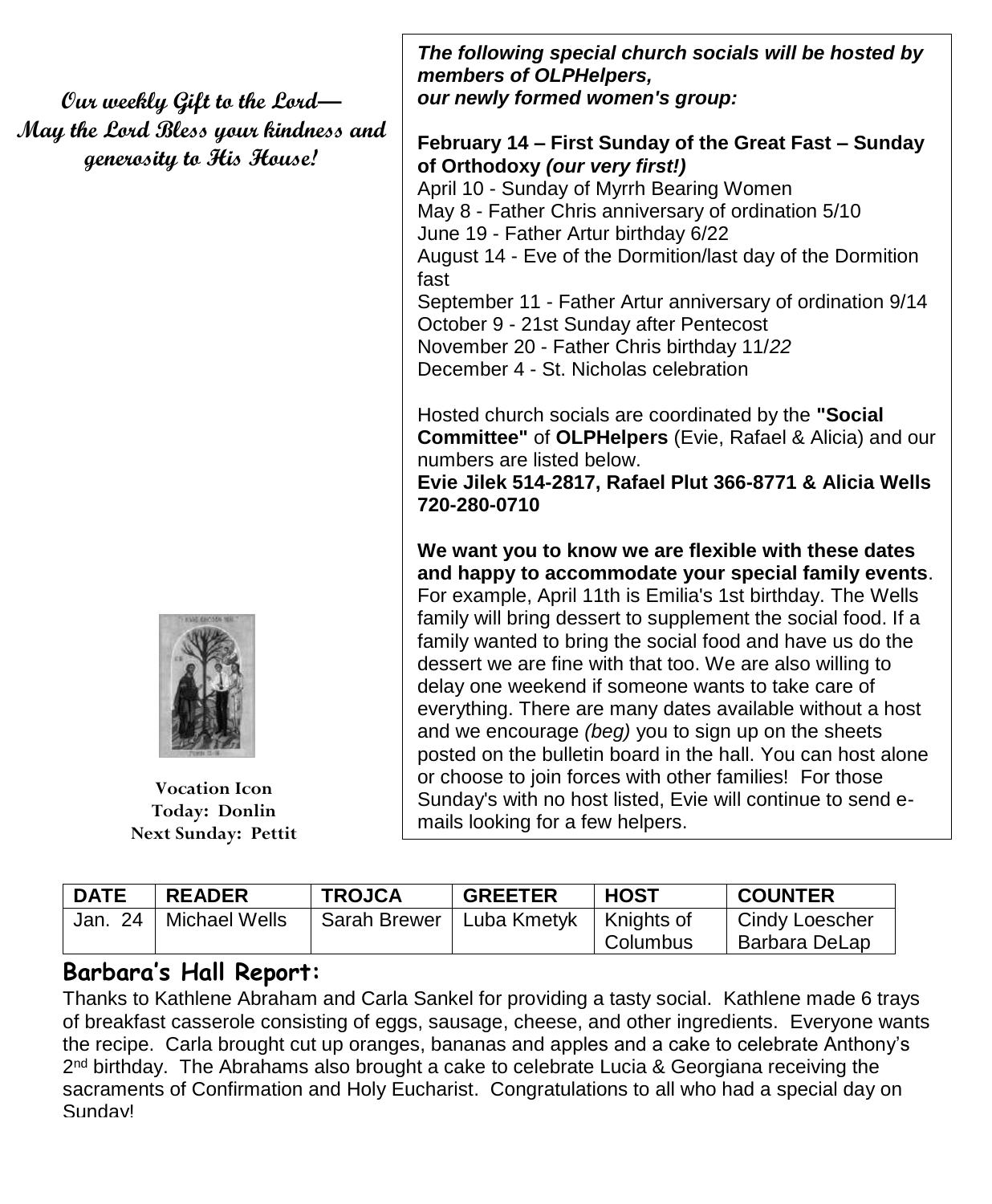# **Today is officially the first Pre-Lenten Sunday**.

Over the next weeks, we will be presented with different examples to follow during Great Lent. As Fr. Chris mentioned in his homily last week, this might be why some people say "Our Lent is so long!" We have six weeks of getting ready for it. **But this week is a great way to start: no fasting or abstinence! This is so that we are not proud like the Pharisee**. So if you normally abstain on Wednesday and Friday, it is almost obligatory to eat meat on those days. Now is that a great way to start or what?

On a more serious note, Father Lev Gillet says to us:

*Do we have the right to condemn the Pharisee and to consider ourselves more righteous than him if, first of all, we break the commandments that the Pharisee observes? Have we the right to place ourselves – in contrast to the Pharisee – on the same level as the justified publican? We cannot do that unless our attitude exactly the same as that of the publican … If we ostentatiously condemn the Pharisee without becoming like the publican, we fall into Phariseeism itself.*

# **Year of Mercy**

- Today's theme ties in with Pope Francis' special Jubilee Holy Year. The Pharisee totally fails to be merciful to a fellow Jew, and gloats in his own perception of righteousness. Am I a vehicle of God's mercy to those around me, even those who are known to be sinful people? St. Maximos the Confessor wrote: *He who busies himself with the sins of others has not even begun to repent or examine himself, or repent of his own sins.* 

**March for Life in Santa Fe, January 20th, 12.00pm The anniversary of Roe v. Wade, which introduced abortion on demand at any stage of pregnancy in 1973.** If you want to go to the March in Santa Fe, we will meet at the church to carpool and we will depart at 10 am for the Mass at St. Francis Cathedral-Basilica. For the procession from the church to the Roundhouse, we will be taking the Icon of Our Lady Helper of Mothers and church banners. After the procession returns to St. Francis, we will go out for lunch and then head home. **Please notice: There will be no 6 pm Divine Liturgy on that day in our parish! The Svenssons will lead the Perpetual Help Devotions at 5:30 pm per usual.**

# **ALL SOULS SATURDAYS FOR 2016**

We have 5 All Souls Saturdays on which we commemorate by name our beloved deceased. The dates for this year are:

January 30 (Saturday before Sunday of Meatfare) February 20, February 27, March 5 (3 Saturdays during the Great Fast) May 14 (the Saturday before Pentecost Sunday).

The first **All Souls Saturday is on January 30th**. At these services, held before, during and after Great Lent, the pastor prays for the souls of the departed, reading names from a book called the "Hramoty." This book is grouped by family names, and after each family name, then the pastor reads off the FIRST names of the deceased.

Please use your 2016 envelopes for this - the All Souls envelope is enclosed. If you have more names, write them on another sheet of paper and enclose in the envelope. Any offerings for this go to Father Artur, not the parish, and are not tax-deductible. Thank you very much.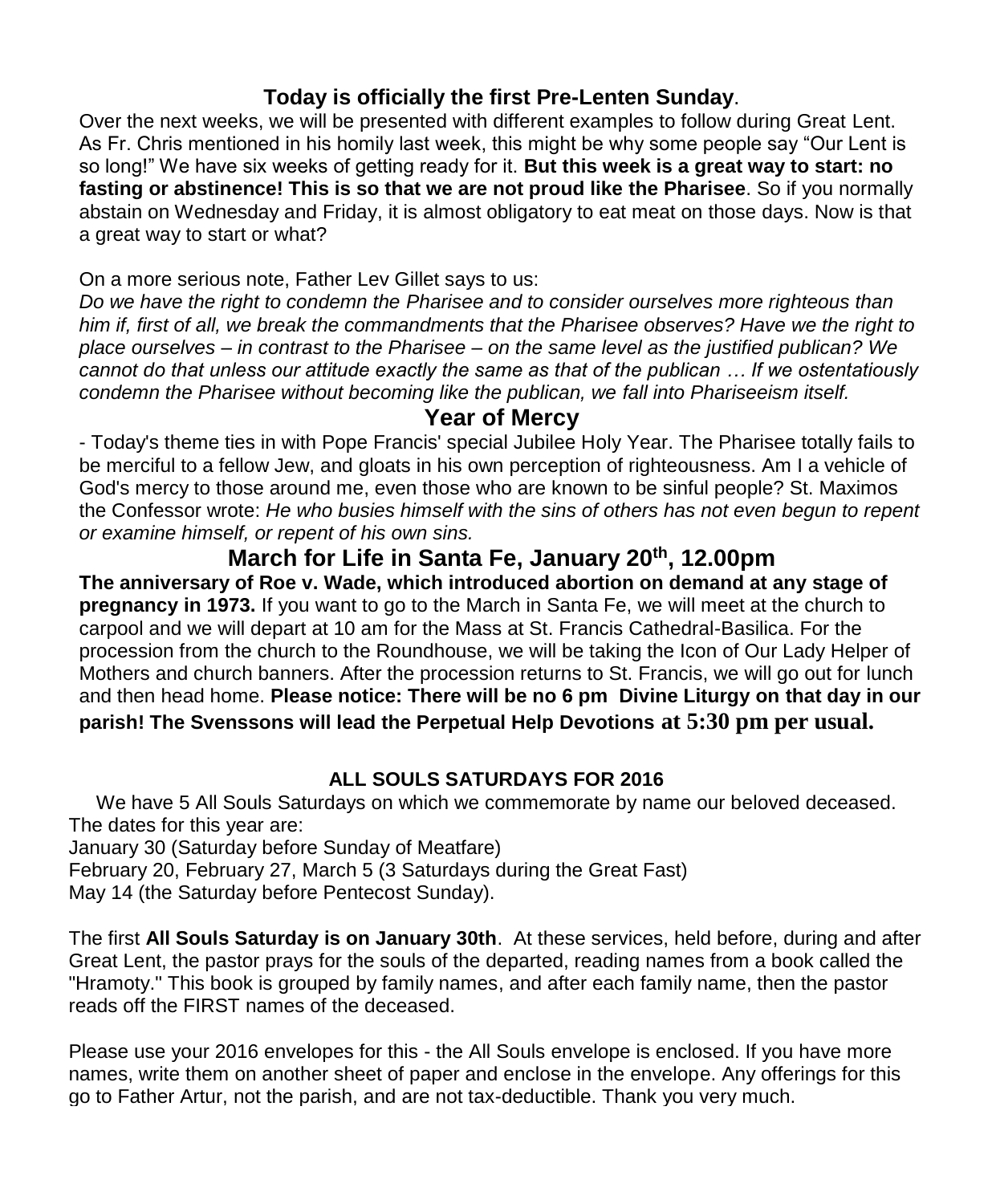# **Coming Events—Mark Your Calendars Now!**

| Wednesday, January 20 | Sanctity of Life Awareness and Unity Day/Santa Fe        |
|-----------------------|----------------------------------------------------------|
|                       | Noon Mass at St. Francis Cathedral                       |
| Saturday, January 23  | 10 am Women's Book Club meeting in Hall                  |
| Thursday, January 28  | 6:00 pm Pot-luck dinner                                  |
|                       | 7:00 pm THEOSIS Bible Study                              |
| Friday, January 29    | Three Holy Hierarchs/Simple Holy Day                     |
|                       | 6:00 pm Divine Liturgy                                   |
| Saturday, January 30  | 1 <sup>st</sup> All Souls Saturday                       |
|                       | 9:00 am Divine Liturgy & Panachida for Souls of Deceased |
| Tuesday, February 2   | Encounter of Our Lord with Simeon & Anna/Solemn Holy Day |
|                       | Monday 6:00 pm Vesper Liturgy/Blessing of Litije Bread & |
|                       | Mirovanije                                               |
|                       | Tuesday, 9:00 am Divine Liturgy with Mirovanije          |
| Monday, February 8    | First Day of the Great Fast                              |
|                       | 6:00 pm Presanctified Liturgy with Anointing             |
|                       |                                                          |

**The OLPHelpers** next large group meeting will be Tuesday January 26 from 6 to 8pm in the OLPH Parish Hall. There will be a potluck light supper and then we will be hearing reports of progress from the small groups. May the Holy Spirit continue to guide and bless our commitment to serve this parish.

# **Saint of the Week St Agnes, January 21**

The feast of Saint Agnes (291-304) is celebrated on January 21. A young virgin, whose name means "pure, chaste" in Greek and "lamb" in Latin, was executed during the last big persecution of Christians in the Roman Empire.

A particularly vicious tactic was to take young virgins to brothels to be handed over to be raped by rough soldiers, in order to frighten them into apostasy from Christianity. Agnes resisted, and was protected by divine intervention; for this reason she is the patroness of virgins, of the virtue of chastity, and of engaged couples. She was beheaded and her body was to be thrown into the Tiber River, but her Christian parents retrieved it and buried her in a catacomb outside of the walls.

There her foster-sister Saint Emerantia was found praying for her heavenly intercession, and she was also killed. Agnes is one of the women martyrs mentioned in the Roman Canon of the Roman rite Mass, as she is such an important saint in the diocese of Rome. **On this feast, the Pope will bless lambs whose wool will later be woven into palliums worn by metropolitan archbishops around the world.**